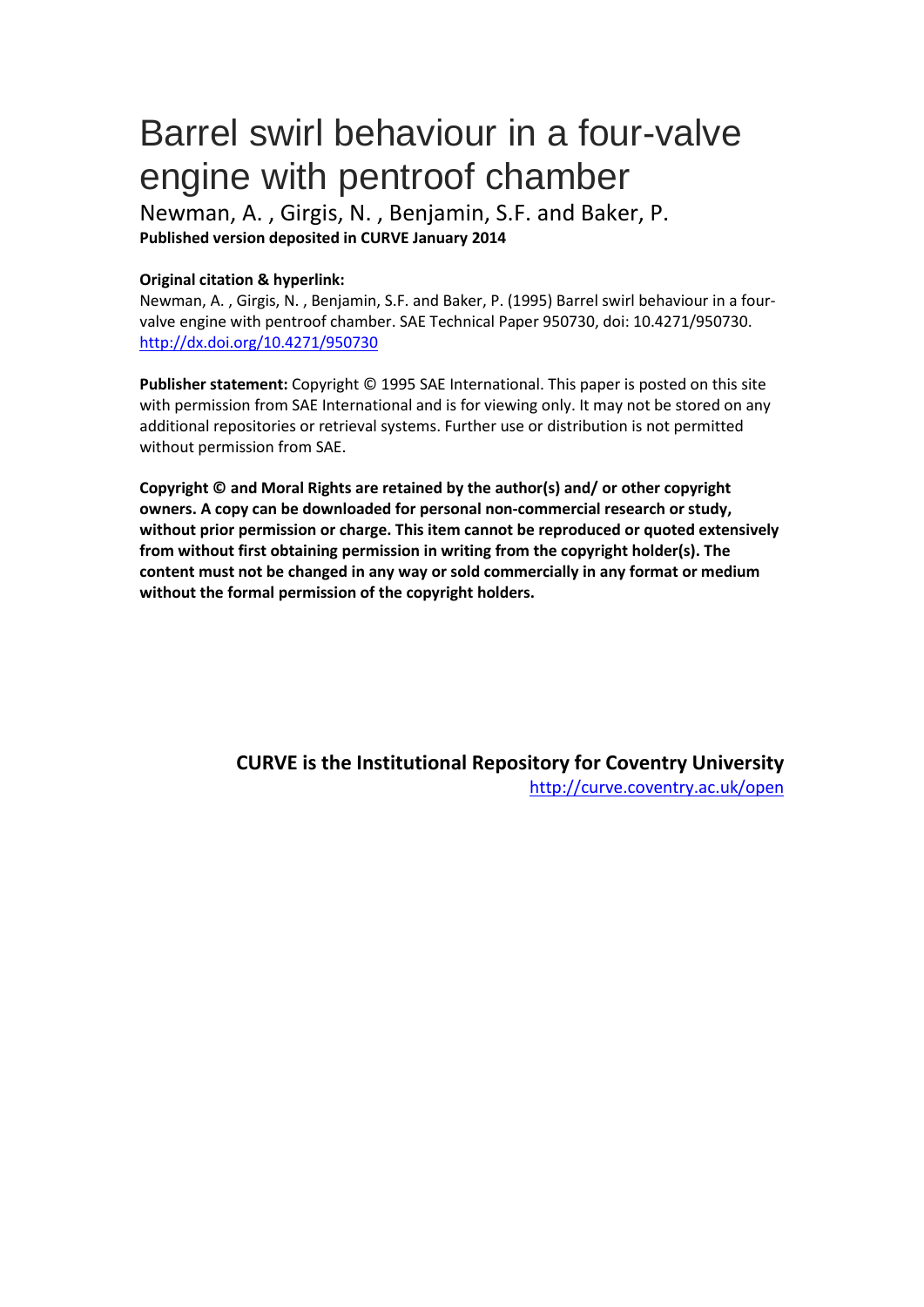



# **Barrel Swirl Behaviour in a Four-Valve Engine with Pentroof Chamber**

**A. W. Newman, N. S. Girgis, S. F. Benjamin, and P. Baker** Coventry Univ.



**International Congress and Exposition Detroit, Michigan February 27 - March 2, 1995**

**400 Commonwealth Drive, Warrendale, PA 15096-0001 U.S.A. Tel: (412)776-4841 Fax:(412)776-5760**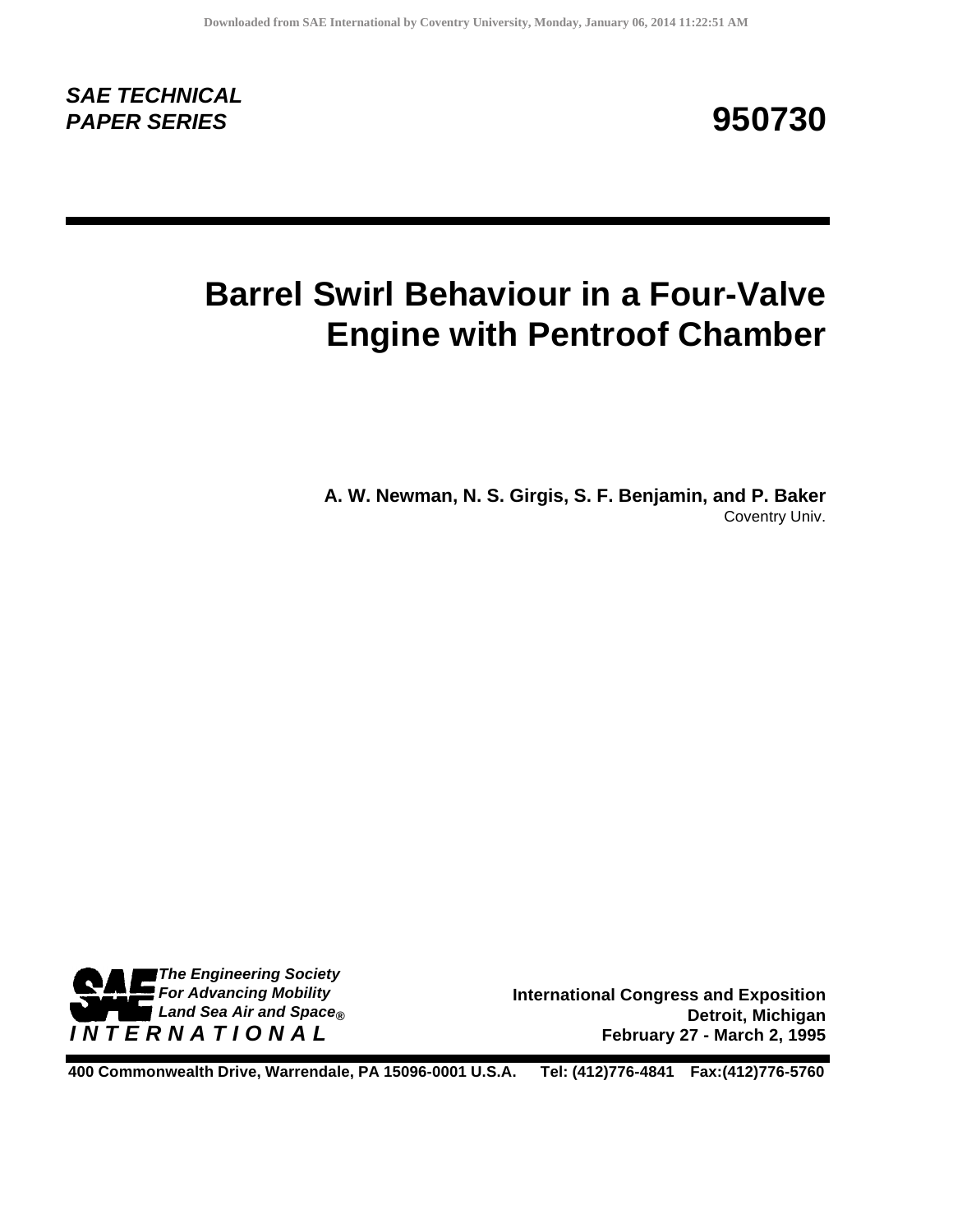The appearance of the ISSN code at the bottom of this page indicates SAE's consent that copies of the paper may be made for personal or internal use of specific clients. This consent is given on the condition however, that the copier pay a \$5.00 per article copy fee through the Copyright Clearance Center, Inc. Operations Center, 222 Rosewood Drive, Danvers, MA 01923 for copying beyond that permitted by Sections 107 or 108 of the U.S. Copyright Law. This consent does not extend to other kinds of copying such as copying for general distribution, for advertising or promotional purposes, for creating new collective works, or for resale.

SAE routinely stocks printed papers for a period of three years following date of publication. Direct your orders to SAE Customer Sales and Satisfaction Department.

Quantity reprint rates can be obtained from the Customer Sales and Satisfaction Department.

To request permission to reprint a technical paper or permission to use copyrighted SAE publications in other works, contact the SAE Publications Group.



*GLOBAL MOBILITY DATABASE All SAE papers, standards, and selected books are abstracted and indexed in the Global Mobility Database.*

No part of this publication may by reproduced in any form, in an electronic retrieval system or otherwise, without the prior written permission of the publisher.

#### **ISSN0148-7191 Copyright 1995 Society of Automotive Engineers, Inc.**

Positions and opinions advanced in this paper are those of the author(s) and not necessarily those of SAE. The author is solely responsible for the content of the paper. A process is available by which discussions will be printed with the paper if it is published in SAE transactions. For permission to publish this paper in full or in part, contact the SAE Publications Group.

Persons wishing to submit papers to be considered for presentation or publication through SAE should send the manuscript or a 300 word abstract of a proposed manuscript to: Secretary, Engineering Activity Board, SAE.

**Printed in USA** 90-1203D/PG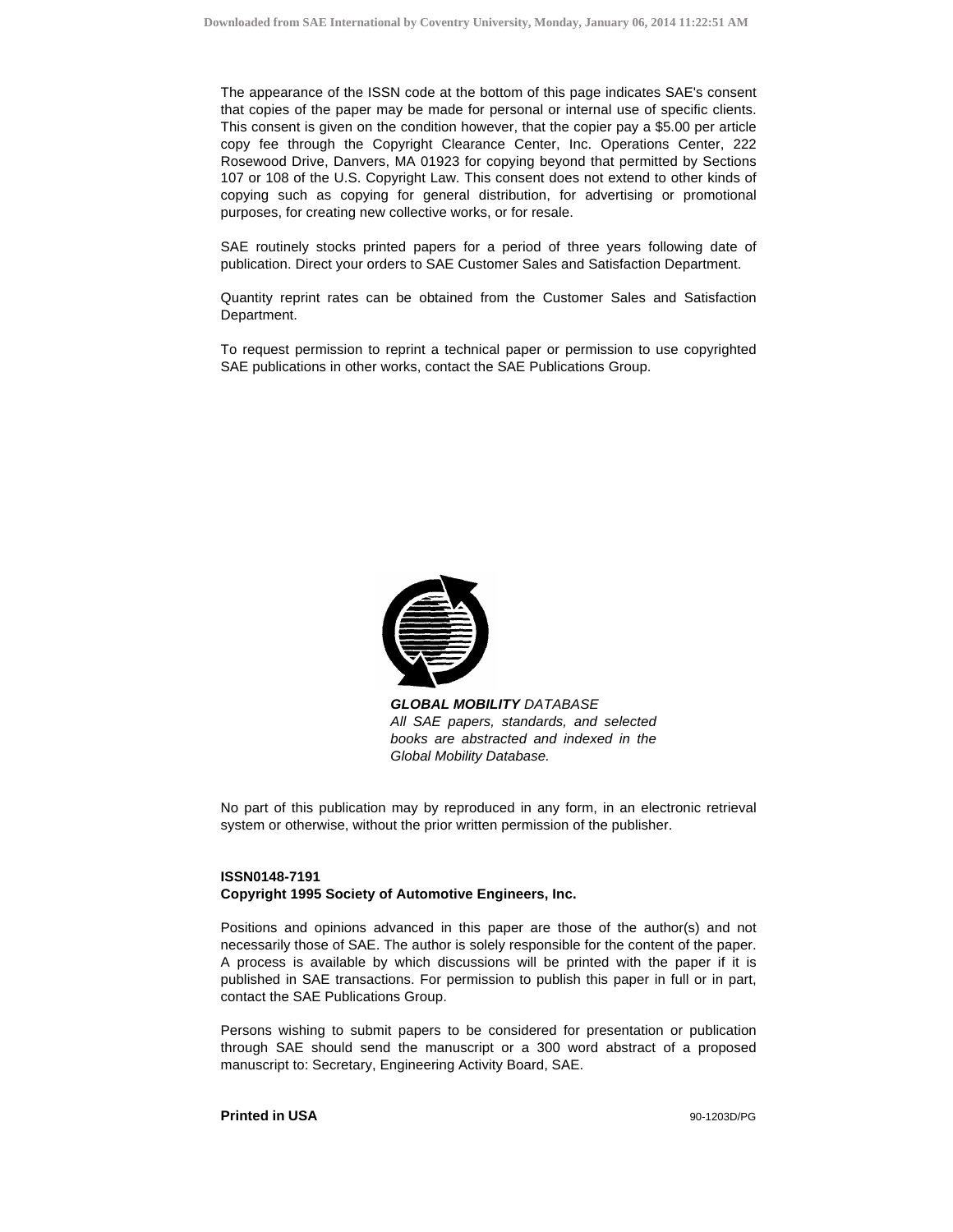## **950730**

# **Barrel Swirl Behaviour in a Four-Valve Engine with Pentroof Chamber**

**A. W. Newman, N. S. Girgis, S. F. Benjamin, and P. Baker** Coventry Univ.

#### **ABSTRACT**

The purpose of this paper is to characterise barrel swirl behaviour in a production four-valve engine with pentroof chamber. Steady flow analysis showed that the insertion of tubes into the cylinder head's induction tracts increased the tumbling ratio of the in-cylinder flow field at intake valve closure. A comparison of LDA measurements, conducted along the spark plug axis, for tubes and no tubes inserted yielded the following conclusions.

The results indicated that the barrel swirl generated was not efficiently breaking down into turbulence but forming two counter-rotating vortices in the horizontal cylinder plane. The turbulence levels and cycle-to-cycle flow variations towards the end of the compression stroke increased with tumbling ratio. The former suggested faster combustion rates if applied to a lean burn engine, however, the latter suggested greater cyclic combustion instability and may limit lean burn capability. Both the rotational sense of the vortices and their cyclic stability appeared to be sensitive to tumbling ratio.

#### **INTRODUCTION**

Four-valve engines and pent roof chambers are currently being developed by the automotive industry, where both the large inlet-valve curtain area and centrally located spark plug offer improvements in engine torque and therefore driveability [1]\*. Future power plants, however, must also meet new legislative combustion requirements of low emission levels (NO<sub>x</sub>, CO and HC) combined with reduced fuel consumption [2].

Operating four-valve engines at part load with diluted mixtures through lean operation or exhaust gas recirculation is a solution for reducing both emissions and fuel consumption [3]. However the slow burning rate and poor mixture preparation that accompanies lean burn leads to cyclic variability of the combustion process which limits the lean burning capability of engines [4].

The enhancement of in-cylinder turbulence has significantly reduced the problems associated with lean burn [3,4]. However, lean burn technologies cannot meet future emission legislations without the aid of other

emissions technologies. Excessive levels of turbulence can also lead to other undesirable effects, namely ignition difficulties and flame quenching [5]. Hence there is believed to be an optimum level and scale of turbulence inherent to a particular cylinder head design for reducing emissions and fuel consumption.

Methods of controlling the levels of turbulence in four-valve engines have involved variable valve timing or variable geometry manifolding [6]. However as these methods are bulky and expensive and consequently add to the cost of the vehicle, simpler alternatives are therefore desirable.

Recent studies have shown that barrel swirl can generate higher turbulence levels in four-valve engines without recourse to complex design [7-22]. These studies have been experimental, using laser Doppler anemometry (LDA) and laser sheet particle tracing<br>techniques, and theoretical using CFD and techniques, and theoretical using CFD and phenomenological models. Barrel swirl (tumble) is an organised rotation of air motion around an axis perpendicular to the cylinder axis. During the compression stroke, angular momentum is conserved and then finally released as turbulent kinetic energy due to the high shear stresses that develop. The control of barrel swirl and its breakdown is believed to be a function of intake porting arrangement and chamber shape [19].

The measurement of turbulence in reciprocating engines is also a matter of definition. In-cylinder flow fields are unsteady and exhibit variation from cycle-tocycle and thus preclude analysis by conventional statistical methods. It has therefore been usual to replace time-averaging by ensemble-averaging which phase averages the flow field at a particular crank angle position over many engine cycles. Ensemble averaging, however, must always be complemented by a cycle resolved analysis in order to differentiate between cycle-to-cycle flow variations and turbulence generation [23-25].

The present study focuses on barrel swirl behaviour in a production four-valve engine with pentroof combustion chamber. Steady flow rig analysis highlighted the effects of intake port modifications on the tumbling ratio at intakevalve closure and on breathing capacity. LDA measurements in a motored engine cylinder provided information about the degree of mean velocity and turbulence enhancement in the pentroof chamber. The implications of the flow fields generated for combustion are finally discussed.

<sup>\*</sup> Numbers in parentheses designate references at end of paper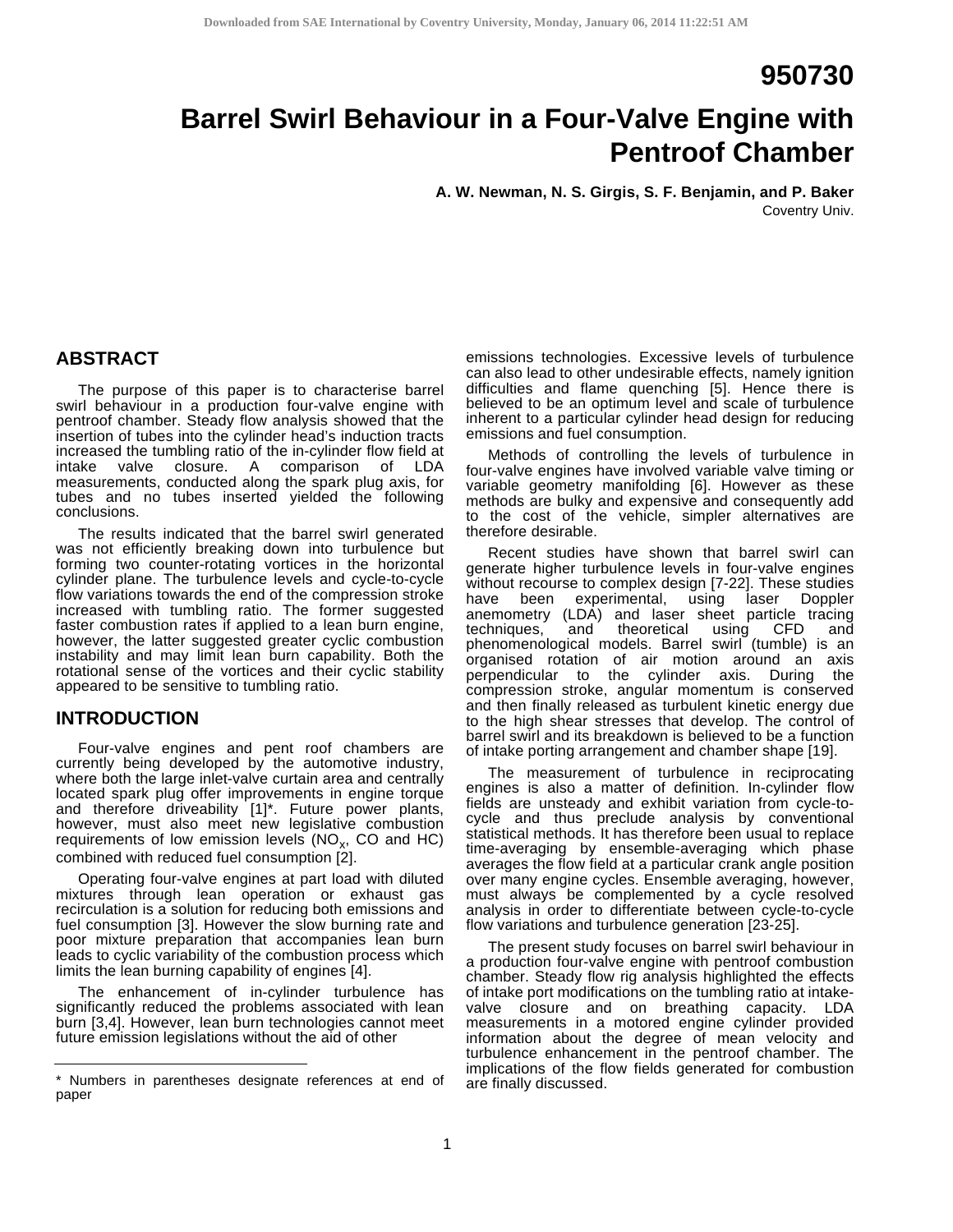### **LITERATURE REVIEW**

Gosman *et al* [7] in 1985 and Benjamin [8] in 1988, both suggested that the ideal situation for enhancing the combustion rate would be for the tumbling vortex to be completely broken up into relatively homogeneous micro turbulence.

Pischinger *et al* in 1990 [26], reported that in addition to turbulence enhancement some mean motion is also required (3 -5 m/s) to convect the flame kernel away from the quenching affects of the electrodes. In the same context, Mantel *et al* in 1992 [27] also showed that the ground electrode may have to be considered as a means of optimising the flame initiation phase of combustion.

The tumbling vortex ratio (TVR) measures the level of barrel swirl, defined as the rotational speed of the main vortex divided by the engine's rotational speed. Chapman *et al* in 1991 [28] and Arcoumanis *et al* in 1993 [29] both reported steady flow analysis procedures to estimate a value of TVR at intake valve closure. Arcoumanis *et al* in 1990 [11] and 1994 [21] also reported procedures to estimate the variation of TVR with crank angle from the integration of local velocity measurements in motored engines.

Gosman *et al* in 1985 [7], reported a combined experimental and computational study of the in-cylinder flow field in a disc chamber with a centrally located shrouded valve. Tests were conducted on a model engine, motoring at 200 rev/min with a compression ratio of 6.7:1. He showed that the shrouded valve generated a long-lived tumbling vortex which is sustained and amplified by the compression process which in turn caused amplification of the ensembled r.m.s turbulence levels towards top-dead-centre (TDC) compression (0.5 to 1.2 Vp). The r.m.s turbulence levels were normalised by the mean piston speed (Vp) because of their observed linearity with engine speed. His flow field predictions at TDC compression also showed evidence of swirling structures and other tumbling structures in the horizontal and vertical cylinder planes respectively.

Le Coz *et al* in 1990 [10] reported in-cylinder flow field predictions (CFD) and LDA measurements in a four-valve pentroof chamber. Tests were conducted on a production engine motoring at 1200 rev/min with a compression ratio of 9.5:1. No estimate of the TVR was reported. Both sets of results conducted at bottom-deadcentre (BDC) induction showed two inclined tumbling structures. At TDC compression, two counter rotating vortices in the horizontal cylinder plane were observed sharing a common stream line which runs from intake side to the exhaust side. He also applied a cycle resolved analysis using fast Fourier transforms and reported that barrel swirl generated turbulence was amplified at all frequencies.

Hadded *et al* in 1991 [12] reported LDA measurements along the spark plug axis in a four-valve pent roof chamber with low (TVR≈0.58) and high (TVR≈1.14) tumbling vortex ratios. Tests were conducted on a production engine, motoring at 1000 rev/ min with a compression ratio of 10:1. For both cylinder head configurations, ensembled mean velocities at TDC compression, measured along the extent of the spark plug axis, were directed from intake to exhaust valves. Both mean velocity magnitudes and direction remained approximately constant throughout the expansion stroke. Ensembled r.m.s turbulence levels increased with TVR from 0.75 Vp to 1.0 Vp at 20 deg BTDC compression. He also conducted a cycle resolved analysis on these results and reached similar conclusions.

Saneyoshi *et al* in 1991 [13] applied stereoscopic photography to observe barrel swirl behaviour three dimensionally in a four-valve engine with pentroof combustion chamber. Tests were conducted on a production engine, firing at 1500 rev/min with a compression ratio of 8.7:1. No estimate of the TVR was reported, however he showed visually that a strong tumbling motion was present. At top-dead centre of the compression stroke he observed two contracting flows directed against each other and parallel to the ridge of the chamber together with a flow directed from the intake to the exhaust valves.

Hu *et al* in 1992 [15,16] reported LDA measurements along the spark plug axis in a four-valve engine with pent roof chamber with low (TVR≈0.4) and high (TVR≈1.7) tumbling ratios. Tests were conducted on a production engine, motoring at 1000 rev/min with a compression ratio of 10.5:1. Contrary to the results presented by Hadded *et al* [12] mean velocities, conducted along the extent of the spark plug axis, were found to decrease in value and change in direction at about 45 deg BTDC compression. The ensembled r.m.s turbulence levels were also found to increase to 1.6 Vp at the same crank angle instance, 15 deg earlier than those reported by Hadded. No cycle resolved analysis was conducted and therefore the magnitude of the turbulence increase is suspect. At TDC compression, a tumbling vortex was still apparent showing a gradual collapse up to 30 deg ATDC compression. He concluded that the centre of the tumbling vortex was moving through the measuring location and persisting after TDC compression due to the favourable shape of the pent roof geometry.

Kiyota el al in 1993 [17] applied a multi-colour laser sheet flow visualisation technique to a four-valve engine with pent roof chamber. Tests were conducted on a production engine, motoring at 1000 rev/min. The compression ratio was not reported. The tumbling ratio (TVR≈2.0) was calculated according to the procedure reported by Omori *et al* in 1991 [30]. Kiyota demonstrated the concept of lean combustion by Barrel-Stratification using the inherent characteristics of twin intake porting arrangements. Charge stratification was achieved by one-port fuel injection. He observed that the mixing rate of the fuel and air between the two intake jets was slow within the time frame of the engine cycle. Stratification was conserved until combustion where a richer region was prepared around the spark plug. He argued that the slow mixing rates were due the relatively small velocity component in the direction parallel to rotational axis of the tumbling motion.

Within the barrel stratified engine, Kiyota *et al* [17] also observed a triplet vortex structure at 15 deg BTDC compression, comprising of two counter rotating vortices in the horizontal cylinder plane and one vertical vortex. The common streamline of the horizontal vortices was from exhaust to intake valves and the vertical vortex rotated from intake to exhaust valves. He also stated that "At the beginning of the generation of the triplet vortex, kinetic energy was conserved by a shrinked vertical vortex and then distributed to the horizontal vortices through the common stream line". At TDC compression the triplet vortex structure decayed to many small eddies. Hu *et al's* 1992 [15,16] results ire therefore open to interpretation and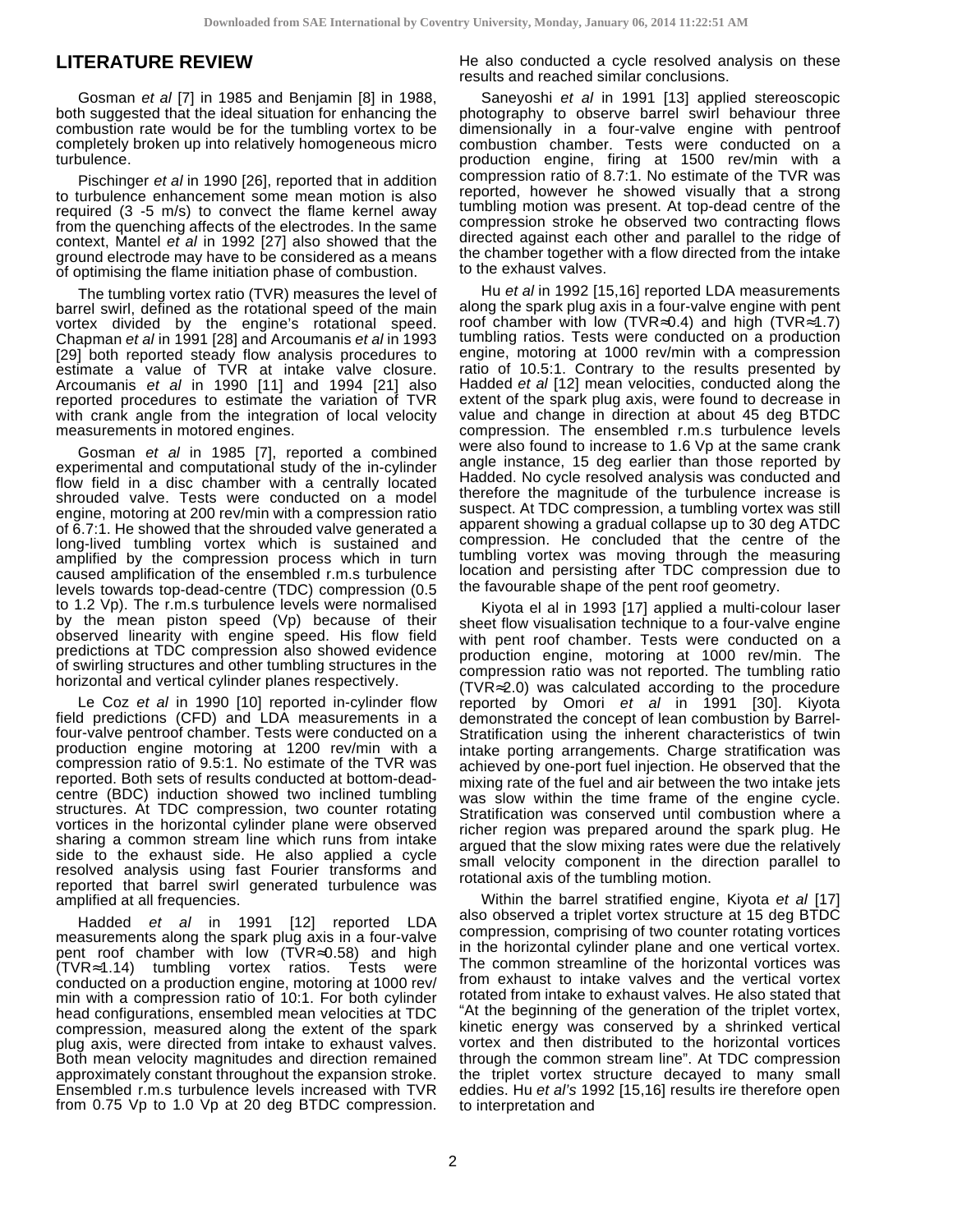he may in fact be measuring a vertical cross-section of the triplet vortex structure.

Kuwahara *et al* in 1994 [19], generalised Kiyota's triplet vortex structure as two 'wing like' vortices. He also investigated the effects of two vertical partitions located upstream of the intake valve stems on barrel swirl behaviour. These partitions were found to reduce flow separation down stream of the valve stem and intensify barrel swirl. In addition, the effect of a tumble control piston (pentroof shaped), in place of a flat piston, on barrel swirl behaviour was also investigated. This piston was found to suppress the 'wing like' structures and thus the bulk flow field around the spark plug at the time of ignition. He concluded that both intake port partitions and tumble control piston assisted optimisation of the flow field structure after distortion of the tumble to enable stable lean combustion.

Trigui *et al* in 1994 [20] reported CFD predictions in a four-valve pentroof chamber. The engine operating conditions were not reported. His predictions showed two counter rotating axial vortices towards the end of the compression stroke sharing a common stream line which runs from intake side to the exhaust side. The rotational sense of these vortices is the same as those reported by Le Coz *et al* in 1990 [10], but opposite in sense to those reported by Kiyota *et al* in 1993 [17] and Kuwuhara *et al* in 1994 [19]. He also stated that "the dominant tumbling vortex observed at the end of the intake stroke has been weakened and that some of its energy has been transferred to counter rotating secondary vortices". Hadded *et al's* 1991 [12] results are also now open to interpretation, and he may in fact be measuring a vertical cross-section of this structure.

Arcoumanis *et al* in 1994 [21] reported LDA measurements along the spark plug axis in a four-valve pentroof chamber with low (TVR≈0.65) and high (TVR≈1.7) tumbling ratios. His results and conclusions are similar to those reported by Hu *et al* in 1992 [15,16]. In addition, he stated that "a strong tumbling motion is expected from ports that are oriented as close as possible to the mid-plane between the valves, thus reducing any chances of any motions present in the horizontal plane to survive later in the cycle". This statement and Kuwuhara's [19] study, both indicate that four-valve intake configurations have a strong influence on barrel swirl behaviour.

Reeves *et al* in 1994 [22] conducted PIV measurements in the vertical plane in a pentroof chamber of a motored four-valve engine. Tests were conducted at 1000 rev/min with a compression ratio of 9:1. The engine type is similar to that tested by Hu *et al* in 1992 [15,16] with a TVR at intake valve closure of about 1.7. He observed two counter rotating vertical vortices present at the point of ignition in a plane that intersects the centre of the intake and exhaust valves. He also reported that the resolved flow structures resemble those presented by Kiyota *et al* in 1993 [17]. This comparison will therefore also apply to Kuwahara *et al's* study in 1994 [19]. It therefore appears that the 'wing like' vortex structure near to TDC compression is a common feature of four-valve engines operating at high tumbling ratios. However, this observation fails to explain the contradictory results presented by Hadded *et al* [12] at a lower TVR of about 1.14, Trigui *et al* [20] and Le Coz *et al* [10].

Concluding, there is a general agreement that as the piston approaches TDC compression, the barrel swirl vortex breaks up into smaller vortices. There are contradictions, however, as to the size, rotational sense and cyclic stability of the vortices. There also appears to be no precise explanation to why different types vortex structure actually exist during the late compression stage. The common factors appear to be twin intake port arrangements, tumbling ratio, pentroof chamber and flat piston.

Further investigations are therefore required into the effects of intake porting arrangement and / or combustion chamber geometry on barrel swirl behaviour in four-valve engines. This research may allow better control of the tumble generated turbulence levels and hence the combustion process for reducing emissions and fuel consumption.

#### **EXPERIMENTAL SYSTEM**

**OPTICAL RESEARCH ENGINE** - In-cylinder flow field measurements were made on a Rover M16i four-valve engine with pentroof combustion chamber. Figure 1 shows a schematic diagram of the chamber geometry and table 1, overleaf, shows the research engine specifications.



**Figure 1 Four-valve pent roof chamber showing velocity components and sign conventions.**

Optical access for LDA measurements in the pentroof chamber was provided by incorporating a small window in the spark plug hole. The compression ratio of the engine could be varied by inserting spacers of varying thickness between a piston extension and a flat topped screw on piston cap. A large plenum chamber was situated upstream of the throttle body, to permit the introduction of the necessary seeding for LDA measurements.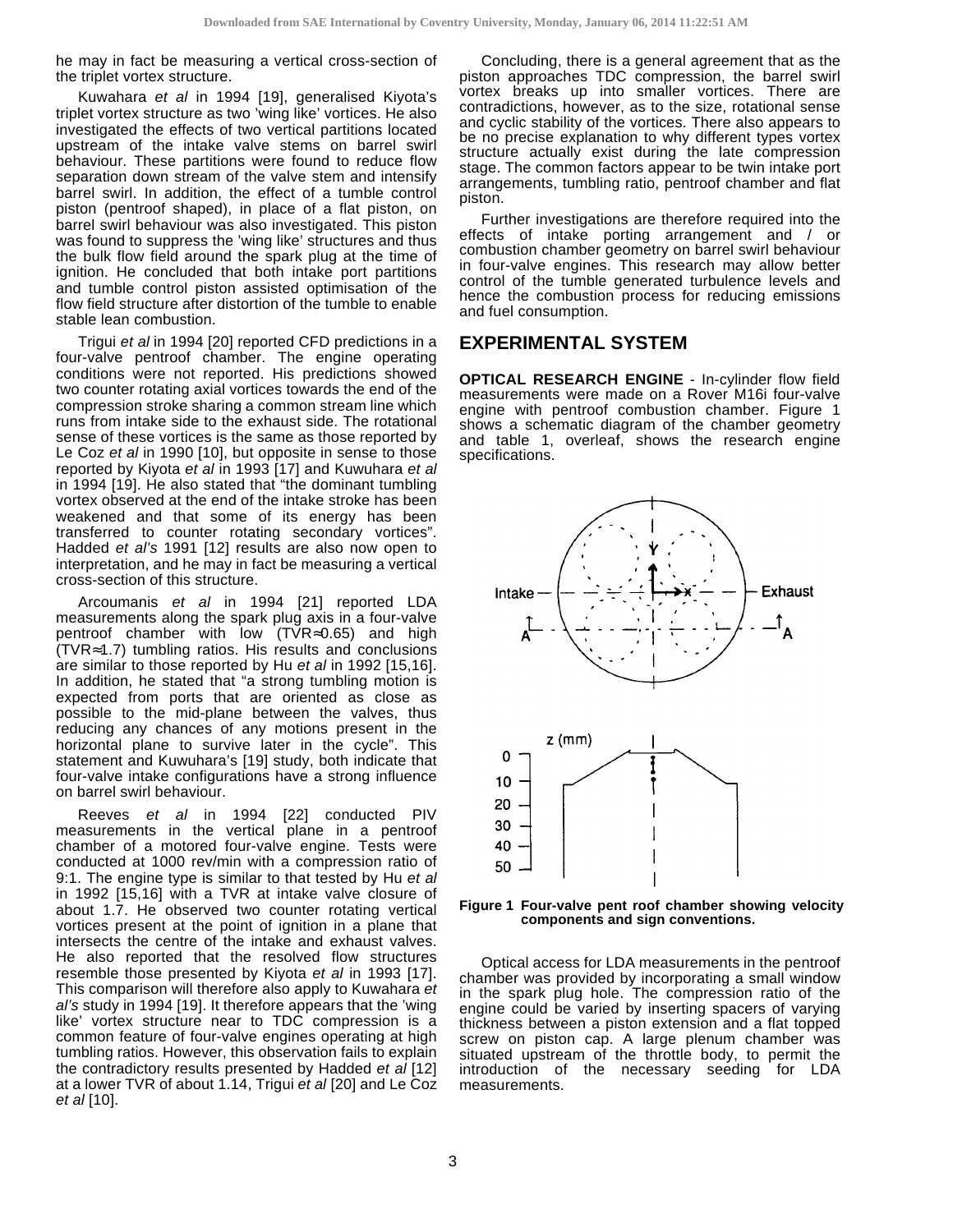Table. 1 Research engine specifications

| <b>Bore</b>             |            | 84.45 mm        |
|-------------------------|------------|-----------------|
| Stroke                  |            | 89 mm           |
| Con rod length          |            | 148 mm          |
| Compression ratio       |            | 6.2:1           |
| Intake Valves: diameter |            | $32 \text{ mm}$ |
|                         | seat angle | $45^{\circ}$    |
|                         | open at    | 12 deg BTDC     |
|                         | close at   | 52 deg ABDC     |
|                         | Max. lift  | 8.712 mm        |

**INTAKE PORT MODIFICATIONS** - The tumbling vortex ratio at intake valve closure of the standard cylinder head configuration was known to be about 0.4, defined using the steady flow analysis reported by Chapman *et al* in 1991 [28].

To increase the tumbling ratio, the cylinder head was modified by inserting tubes with ramps into the two intake port tracts to direct the flow over the valves in varying degrees, as shown in fig. 2. The longest tube extension (L) that could be inserted into both ports was 30 mm, which just cleared the valve stem of the intake valve.

**STEADY FLOW RIG** - Steady flow measurements of the cylinder bead's tumbling vortex ratio (TVR) were undertaken on the flow rig shown schematically in fig.3. Arcoumanis *et al* in 1993 and 1994 [29,21] confirmed the validity of TVR measurements using this type of steady flow device by comparing with equivalent results obtained from a motored engine. Further details regarding the design of flow rig can be found in the literature although a short description is presented below; Seeley *et al* in 1993 [31] and Baker *et al* in 1994 [32].

A 84mm diameter cylinder fitted with a 90° circular adapter tube (referred to as the tumble to swirl conversion tube) was attached to the cylinder head. This arrangement converts the in-cylinder tumbling motion into swirl whilst allowing free passage of the air through the test rig. The piston crown is simulated by a flat plate placed at the bottom of the cylinder; this is crucial for the development of the tumbling motion. The tumble-to-swirl conversion tube was 6.5 cylinder bore diameters in length and connected to an outlet plenum chamber to ensure full development of the swirling motion. Both the cylinder and conversion tubes were made of perspex to permit LDA measurements of tumble and swirl distributions.

Air was sucked through the cylinder head arrangement by a centrifugal fan. A Ricardo viscous air flow meter was used to measure the air mass flowrate through the system. The pressure drop across the cylinder head arrangement was measured between inlet and outlet plenum chambers by a single limb water manometer, and controlled by a throttle attached to the outlet plenum chamber.



**Figure 2 Four-valve cylinder head with pent roof chamber - Section A-A, showing tubes of length L**



**Figure 3 Schematic diagram of steady state air flow rig**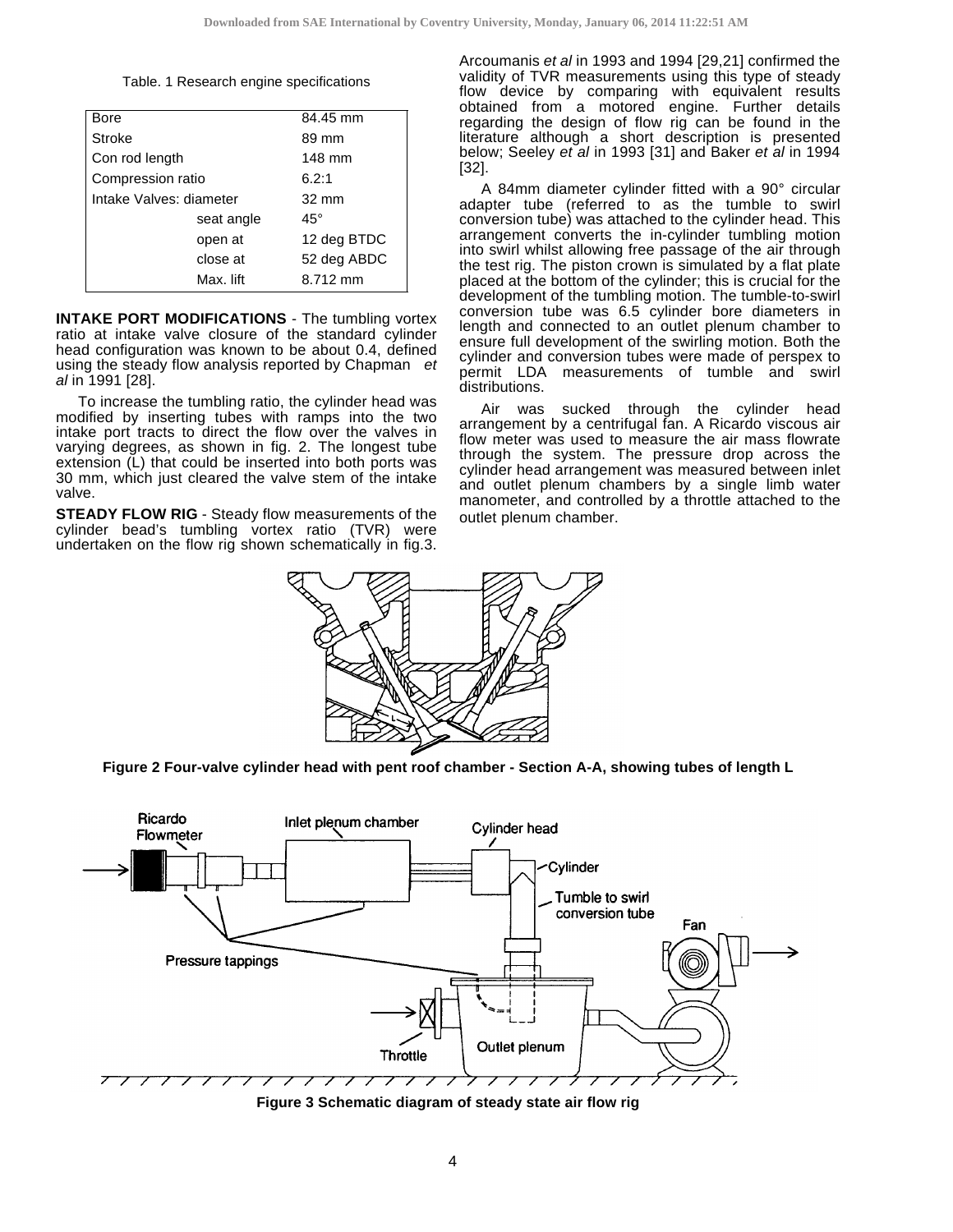#### **EXPERIMENTAL TECHNIQUES**

**LDA OPTICAL CONFIGURATION** - A singlecomponent fibre-optic LDA system was used to measure the in-cylinder flow components (X and Y) at the various measuring locations along the spark plug axis (refer to fig. 1). Figure 4 shows the basic arrangement of the system which consisted of: (a) 5 Watt Argon-Ion laser, (b) an optical unit, built in-house incorporating miniature optics for beam splitting and miniature optics for frequency shifting, (c) both fibre-optically linked transmission and receiving optics. Table 2 shows specifications of the fibre-optic LDA system.

The fibre-optic probe was fixed to the cylinder head to eliminate spurious movements of the measuring volume resulting from engine vibration. The system was operated in back scatter where the light was scattered by particles of Titanium dioxide (TiO<sub>2</sub>). The seeding was supplied from an air jet atomiser, which gave rise to an average particle diameter of 0.3 to 0.5 microns.

Table 2. Specifications of LDA system.

| 514 nm                      |
|-----------------------------|
| $50 \text{ mm}$             |
| 8 mm                        |
| $4.07^\circ$                |
| $0.122$ mm                  |
| $1.52 \text{ mm}$           |
| 3.23 ms <sup>-1</sup> / MHz |
| 10 MHz                      |
|                             |

**LDA SIGNAL PROCESSING AND DATA AQUISITION** - The resulting Doppler signals were processed by a burst correlator (TSI IFA750) signal processor interfaced to a rotating machinery resolver (TSI 1990) and a microcomputer.

The burst correlator implements a double-clipped automatic correlation technique for measuring the frequency of coherent signals buried in back ground noise. This type of processor offers significant advantages over the counter processor which has been used in a majority of engine studies. Unlike other types of processor, a burst detector is used to locate signal bursts based purely on signal-to-noise ratio and not signal amplitude. Operation at a signal-to-noise ratios of at least -5dB was possible with this type of processor; a value that is far lower than the operating threshold of counter processors (4 dB). These advantages increase the potential of the LDA technique for performing a cycle resolved analysis of the velocity data.

The rotating machinery resolver was specifically designed to collect data from the IFA 750 signal processor during pre-set sectors of the engine cycle. The resolver was synchronised with the engine cycle using a crank shaft mounted optical encoder. A 500 pulse/rev, quadrature, incremental encoder was used to divide each cycle into 2000 equal angular segments providing a maximum resolution of 0.18 crank angle degrees.



**Figure 4 Schematic diagram of fibre-optic Laser Doppler Anemometer**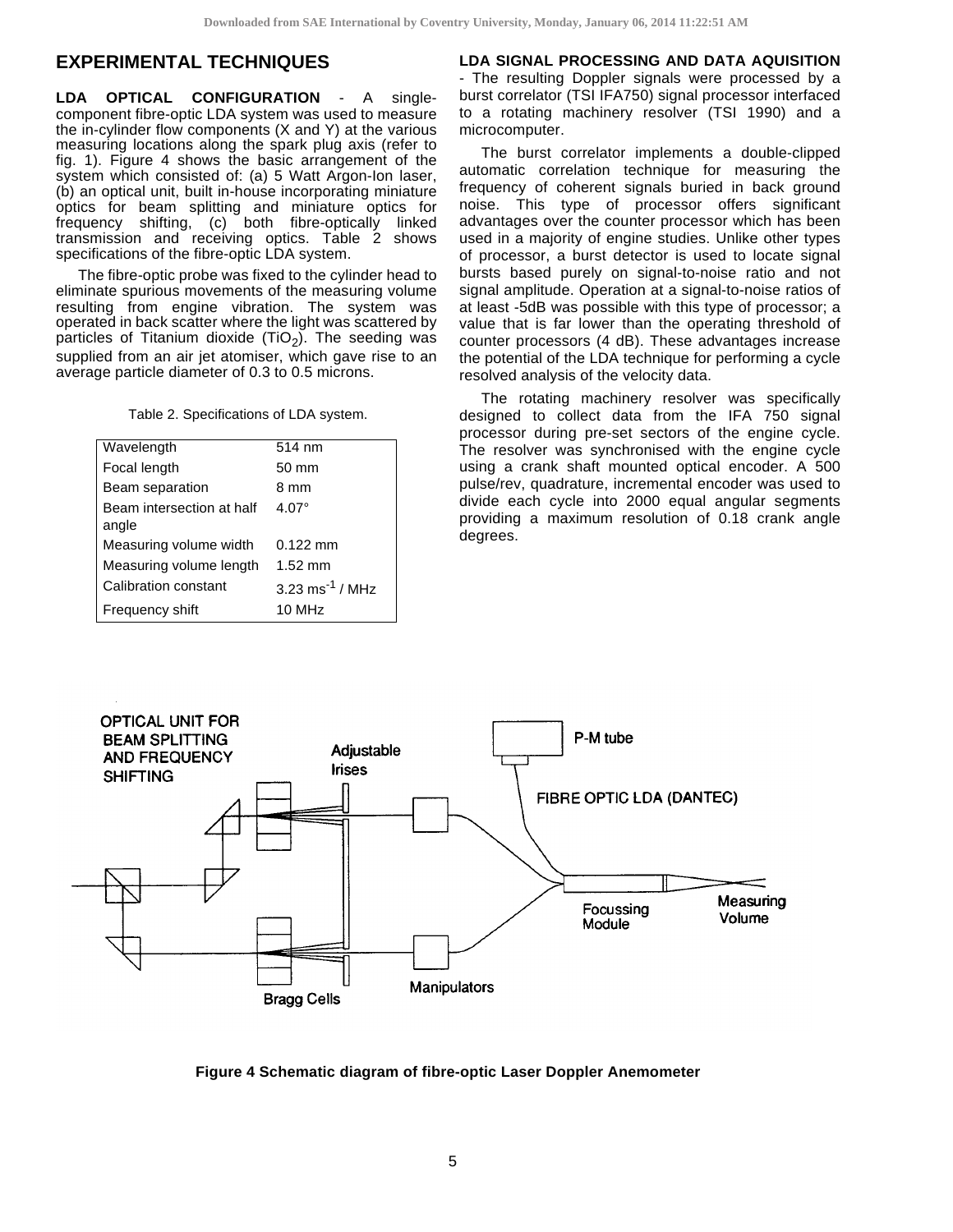#### **RESULTS AND DISCUSSION**

**STEADY FLOW RIG TESTS** - During this series of tests the pressure drop measured across the cylinder head was held constant at 64 mm of  $H_2O$ . This pressure drop equates to an equivalent engine speed of 1000 rev/min when considering mass flow rate measurements for various valve lifts and the relationship between the valve lift and crank angle for the camshafts supplied with the cylinder head.

**EFFECTS OF MODIFIED PORTS ON TUMBLING RATIO** - To define the degree of tumble, the tumbling vortex ratio (TVR) at intake valve closure was calculated according to the procedures developed by Arcoumanis *et al* in 1993 [29] and Baker *et al* in 1995 [32].

By integrating the time-averaged swirl velocity profiles (measured using LDA) obtained at various valve lifts a set of non dimensional tumbling ratios (NRTs) for each valve lift were calculated. NRT was defined as the ratio of the flows angular momentum to its axial momentum, normalised by cylinder bore. NRTs were then integrated over the intake valve opening period to estimate TVR $_{\rm 0}$  at inlet valve closure. Further steady flow measurements conducted by the authors can be found in the literature [31,32].

In order to assess the effect of the measuring technique on the results obtained, an equivalent set of tests were conducted on a water flow rig where a paddle wheel was used to measure NRTs at the various valve lifts for the same Reynolds Number.

Figure 5 shows plots of NRT versus valve lift for the no tubes inserted and 30 mm tubes inserted for the fourvalve pentroof combustion chamber. The magnitudes of the NRTs for the 30 mm tubes inserted are higher at valve lifts of 4,6 and 8 mm for both air and water flow rigs. For the air flow rig NRTs, the scatter observed for no tubes inserted is due to difficulties in determining the flow centres for low degrees of tumble. For water flow rig NRTs, the relatively lower value at 2mm valve lift for the 30 mm tubes inserted may be due to paddle wheel friction. Despite this discrepancy, there is a close agreement between results conducted on both air and water flow rigs.

The tumbling ratio at intake valve closure for 30 mm tubes inserted was estimated to be 1.4. The value is comparable to steady flow tumbling ratio measurements conducted by Arcoumanis *et al* in 1994 (TVR≈1.7) and Hadded et a] in 1990 (TVR≈1.14) [21,12]. Hence, steady flow rig tests conclude that the insertion of tubes into the cylinder head's induction tracts increase tumbling capability.

**EFFECT OF MODIFIED PORTS ON DISCHARGE COEFFICIENT** - To assess whether incorporating the tubes effected the breathing capacity of the engine it was necessary to calculate the discharge coefficient. The latter was defined as the ratio between the measured mass flow rate through the inlet ports for a constant pressure drop at each valve lift, to the isentropic mass flowrate though a nozzle with a throat area equal to the inlet valve curtain area at the same pressure drop.

Figure 6 shows the variation of the discharge coefficient (Cd) for various valve lifts at 64 mm of  $H_2O$  for the cylinder heads with no tubes and 30 mm tubes inserted. The most important observation is that there is a net reduction in Cd with the addition of the 30mm inserts, showing that the tubes restrict the breathing capacity of the engine. This restriction may reduce power at full load, however the effect would be less significant at cruising conditions. One possible explanation for the increase at low valve lifts could be flow reattachment to the valve seat allowing an increase in the effective flow area and hence an increase in discharge coefficient.



**Figure 5 Non Dimensional rig tumble comparison for no tubes and 30 mm tubes inserted.**



**Figure 6 Discharge coefficient comparison for no tubes and 30 mm tubes inserted.**

**MOTORED ENGINE TESTS** - The following results were mainly obtained at an engine speed of 1000 rev/min at wide-open-throttle with a compression ratio of 6.2:1. A few measurements were also conducted at 800 rev/min, 1600 rev/min in order to examine the effects of engine speed on the bulk and turbulent flow fields.

The bulk and turbulent flow fields were characterised by conventional ensemble arithmetic averages of the mean and r.m.s velocities respectively conducted within consecutive crank angle windows ( $\delta\theta$  = 3.6 deg) over the total number of engine cycles ( $N_c$  = 50 - 130).

It must be noted that the definition of the ensembled r.m.s velocity assumes that cycle-to-cycle mean velocities remains constant and equal to the ensembled mean. Under certain flow conditions, however, this assumption is not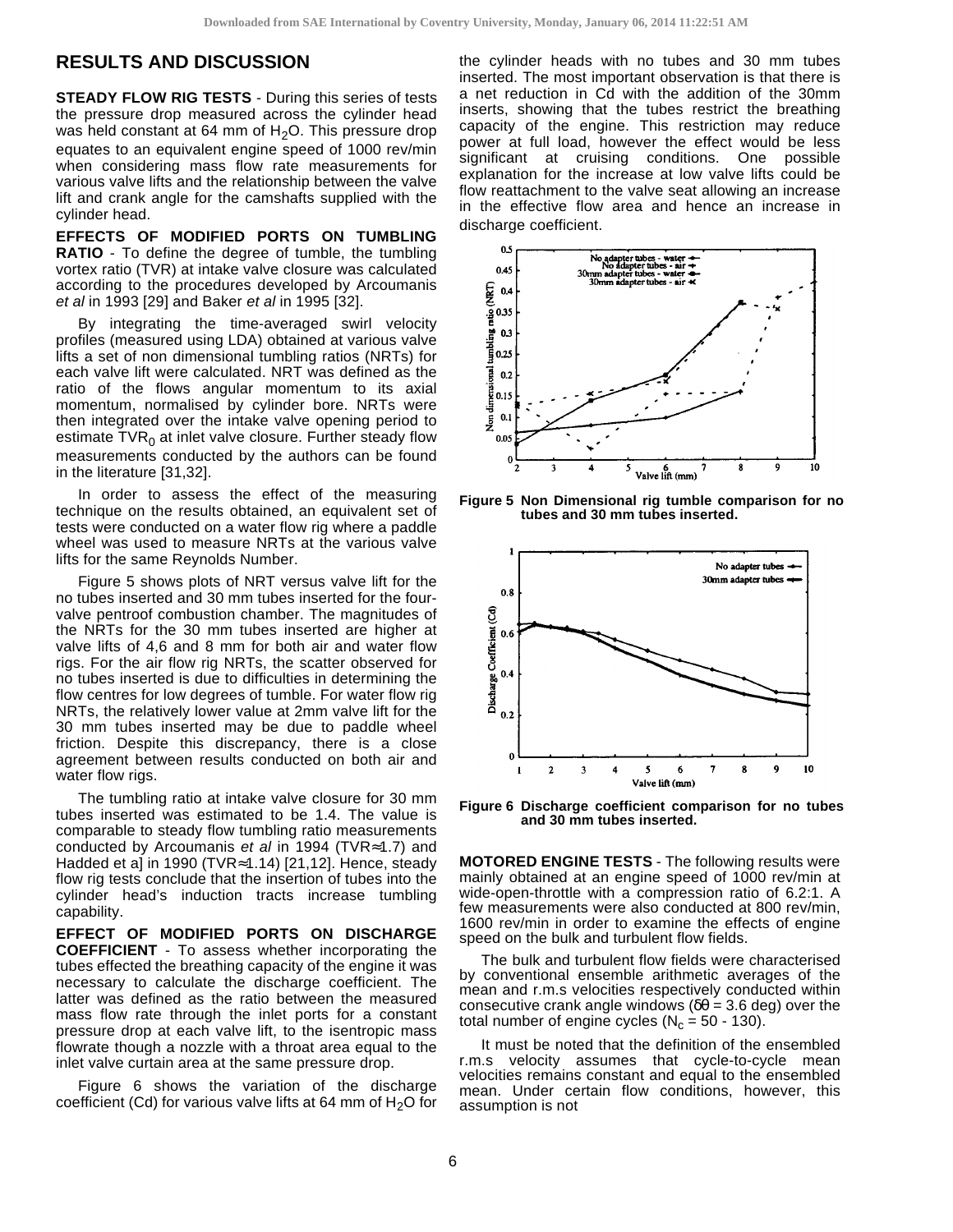valid and can lead to serious overestimates of the levels of turbulence. These flow conditions include measurements in regions where there are steep temporal variations and flow reversals. In order to differentiate between cycle-to-cycle flow variations and turbulence levels, the ensemble analysis was complemented by a cycle resolved analysis.

The main sources of statistical error in the LDA motored engine tests were velocity gradient and velocity biasing, crank angle broadening, and uncertainties due to finite sample size in regions of high turbulence intensity [33]. In this present study, velocity gradient and velocity biasing errors were difficult to determine. Experimental repeatability tests conducted at different data collection rates were therefore carried out to encompass these errors. Errors due to finite sample size were minimised by ensemble averaging over a 3.6 degree crank angle. These errors appeared as ripples superimposed on the mean and r.m.s velocity versus crank angle traces. The crank angle broadening error was found to be negligible for the 3.6 degree window, as it was found only to take effect on the ensembled r.m.s velocities at windows size above 14.4 degrees. Overall, both mean and r.m.s velocities could be measured to within an accuracy of  $±10\%$ .

**EFFECT OF ENGINE SPEED ON ENSEMBLE MEAN AND R.M.S VELOCITIES** - At realistic engine speeds it is well known that the in-cylinder flow field is fully turbulent and exhibit a Reynolds Number independence. There is also evidence that the in-cylinder flow field in a motored engine scales with engine speed in the absence of cycle-to-cycle flow variations [34]. For this reason, it is common to normalise the mean and r.m.s velocities by either; the mean engine speed or mean piston speed (Vp). The values of Vp at 800, 1000 and 1600 rev/min were 2.37, 2.97 and 4.75 m/s respectively.

Figures 7a and 7b shows a comparison of ensembled mean and r.m.s velocities normalised by the mean piston speed versus crank angle for both the induction and compression strokes at engine speeds of 800, 1000 and 1600 rev/min at a compression ratio of 6.2:1. The comparison is for the 30 mm tubes inserted, where velocity measurements are resolved in the X direction at the centre (z=10mm) of the TDC clearance height (refer to fig. 1) .



**Figure 7a Effect of engine speed on mean velocities**

The two sets of data show similarities in the ensemble mean and r.m.s velocities. The speed scaling for the mean velocities, however, is less apparent than for the r.m.s velocities. There are two possible explanations for any deviation of the mean flow from scaling with engine speed in motored engines; these are compressibility effects in the induction system at high speeds and back flow through the intake valves at low speeds [34].



**Figure 7b Effect of engine speed on r.m.s velocities**

**EFFECT OF MODIFIED PORTS ON ENSEMBLE MEAN VELOCITIES** - Figures 8a and 8b show equivalent plots of the ensemble average mean velocity versus crank angle for both the X and Y components during induction and compression strokes at 1000 rev/ min.

In both cases, it can be seen that the X component is the dominant flow direction. A major observation, for the 30mm tubes inserted, is the flow reversal towards the end of the compression stroke where positive and negative values of the X component are indicative of a higher tumbling motion.



**Figure 8a Comparison of mean X and Y components Pent roof chamber - no tubes inserted.**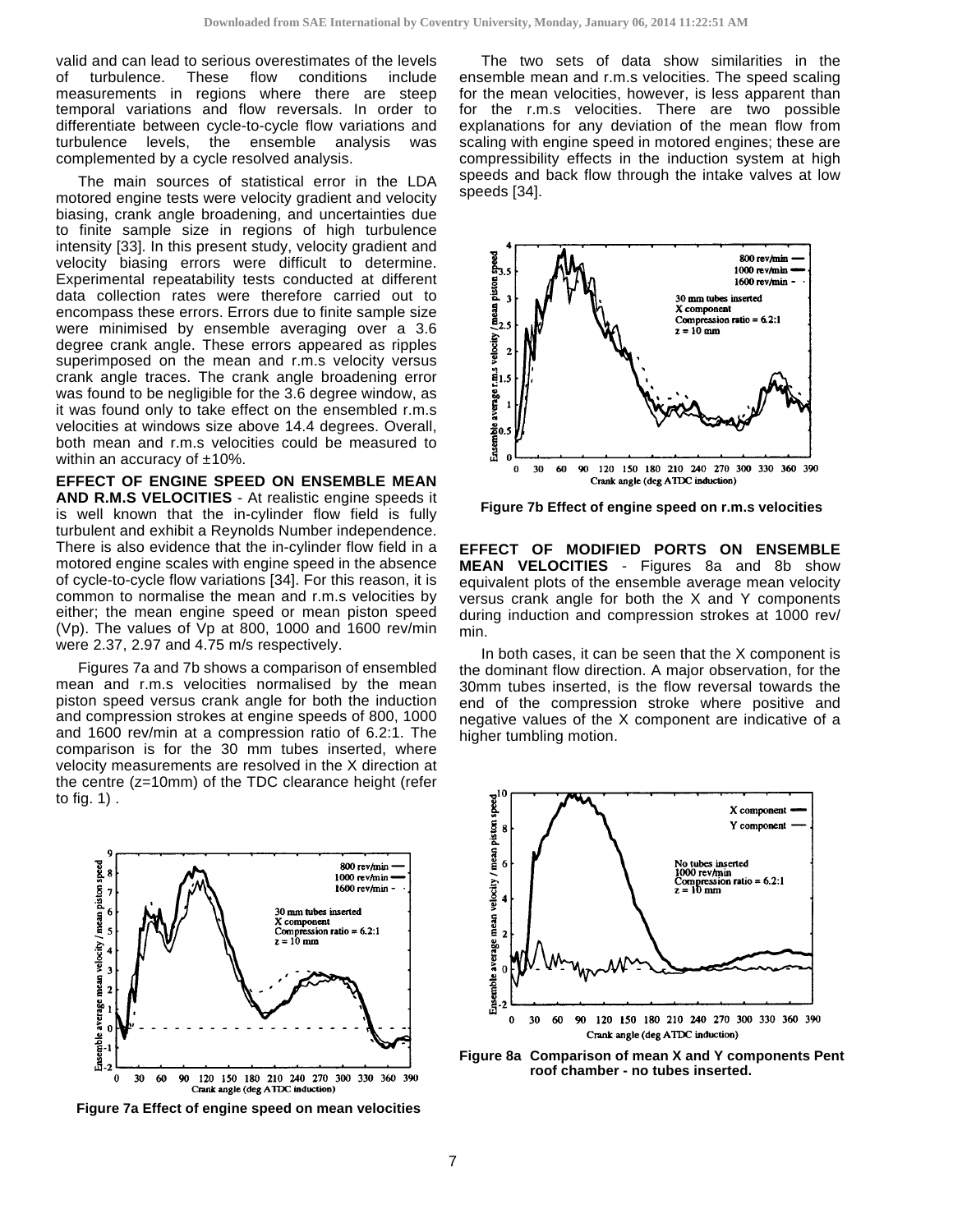

**Figure 8b Comparison of mean X and Y components Pent roof chamber - 30 mm tubes inserted**

Figures 9a and 9b show velocity vector diagrams at various crank angle instances with corresponding piston position superimposed. The X velocity measurements along the spark plug axis for the no tubes and 30 mm tubes inserted are plotted on this figure.

For 30 mm tubes inserted, it initially appears that flow reversals observed towards the end of the compression stroke are attributable to the passage of the tumbling vortex through each measuring location as it moves towards the apex of the pentroof chamber. However, at top-dead-centre of the compression stroke all velocity vectors measured along the spark plug axis reverse indicating a residual motion from the direction of the exhaust valves to the intake valves. On the other hand, for no tubes inserted, all velocity vectors measured are directed from intake to exhaust valves. Similar observations were also made by Hadded *et al* in 1991 [12]. In both cases, it is not natural for a flow to be present from exhaust valves to intake valves or vice versa without any returning flow.

In light of the literature review conducted by the authors, these LDA measurements can be open to interpretation. Figure 10 shows how the above observations can be explained if the tumbling motion is thought to be breaking down into two counter rotating vortices in the horizontal cylinder plane; Kiyota *et al* in 1993 and Kuwahara *et al* in 1994 [17,19]. For 30 mm tubes inserted, these vortices share a common stream line which runs from exhaust side to intake side. The results for the no tubes inserted suggest the opposite effect; Le Coz el al in 1990, Trigui *et al* in 1994 [10,20]. Hence it appears that the rotational sense of the vortices is sensitive to tumbling ratio. The break down of the tumbling vortices into this horizontal swirling structure would impose a limit on turbulence production.



**Figure 10 Illustration of barrel swirl breaking down into two counter rotating horizontal vortices**



**Figure 8b Comparison of mean X and Y components Pent roof chamber - 30 mm tubes inserted**



**Figure 9b Velocity vector diagrams- 30 mm tubes inserted**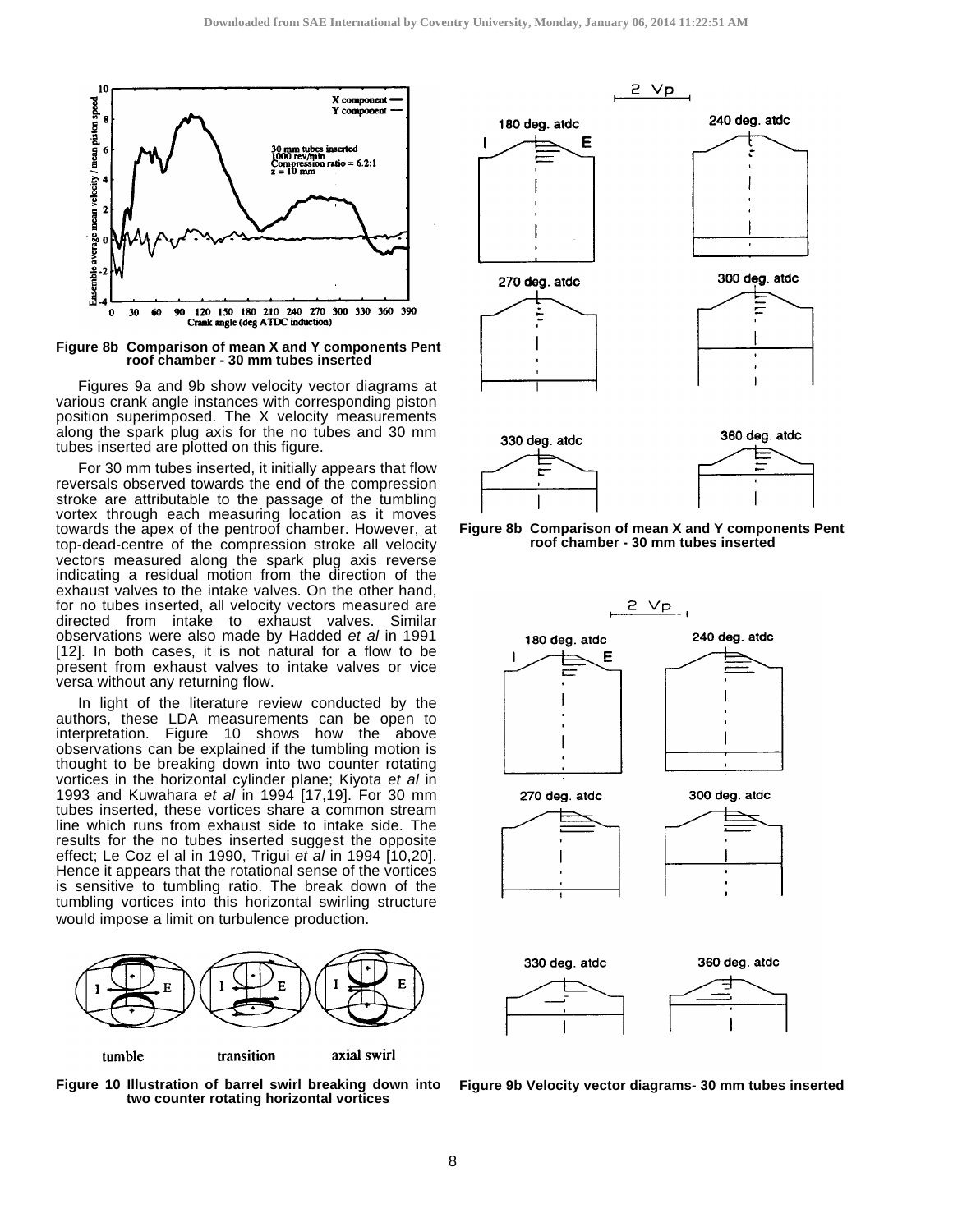**EFFECT OF MODIFIED PORTS ON ENSEMBLE R.M.S VELOCITIES** - Figures 11a and 11b show the equivalent data for ensemble average r.m.s velocities for the no tubes and 30 mm tubes inserted over induction and compression strokes. The velocity magnitudes are, once again, normalised by mean piston speed ( $Vp = 2.97$  m/s) at 1000 rev/min.

For the 30 mm tubes inserted, the ensemble r.m.s velocities are seen to increase in value towards the end of the compression stroke. At this point the mean (X) velocities were seen to decrease and reverse towards the intake valves. The observed r.m.s velocity increase could therefore be turbulence generation due to the increase in the mean (X) spatial gradient, or due to cycle-to-cycle flow variations about the point of flow reversal.

It is interesting to note that the increase in the r.m.s velocity for the Y component occurs slightly later during the compression stroke than for the X component. This observation supported by the smaller spatial gradients in the Y component may indicate rapid distribution of turbulent kinetic energy from the X to Y components.

**EFFECT OF MODIFIED PORTS ON TURBULENCE LEVELS** - The instantaneous velocity data was resolved on a cycle-to-cycle basis to determine if the cycle-tocycle mean remains constant and equal to the ensemble averaged mean.

Figures 12a and 12b show a comparison of the instantaneous velocity versus crank angle traces for four consecutive engine cycles for both no tubes inserted (fig. 12a) and 30 mm tubes inserted (fig. 12b).

Traces representing the ensembled mean (Emean) and Emean  $\pm$  ensembled r.m.s (Erms) over the crank angle range of interest are also included on both figures. To show the differences between the intensity of in-cycle turbulent fluctuations with and without tubes inserted the Emean  $\pm$  Erms bounds for no tubes inserted are plotted onto the cycle traces for 30 mm tubes inserted.

The most important observation is that the cycle-tocycle flow variability at the measuring volume is higher with 30 mm tubes inserted than for no tubes inserted. This may be due to: (i) phase changing in the barrel swirl breakdown, (ii) precession of the counter rotating vortices in the horizontal cylinder plane. The rotational sense of the counter rotating vortices and cyclic stability therefore both appear to be sensitive to tumbling ratio. This observation has not been predicted by CFD calculations in the literature and has not been reported in previous experimental work.

It can also be seen that the intensity of turbulent fluctuation with 30 mm tubes inserted is higher than for no tubes inserted. Hence, the turbulence levels have increased with tumbling ratio. There is, however, very little evidence of turbulence enhancement towards the latter stages of the compression stroke for the 30 mm tubes inserted. This observation indicates that the previously observed increase ensemble average r.m.s (see figs. 11a,b) towards the end of the compression stroke is weighted by cycle-to-cycle flow variation and thus provides an overestimate of turbulence intensity.



**Figure 11a Effect of modified ports on ensemble r.m.s velocities - X component.**



**Figure 11b Effect of modified ports on ensemble r.m.s velocities - Y component.**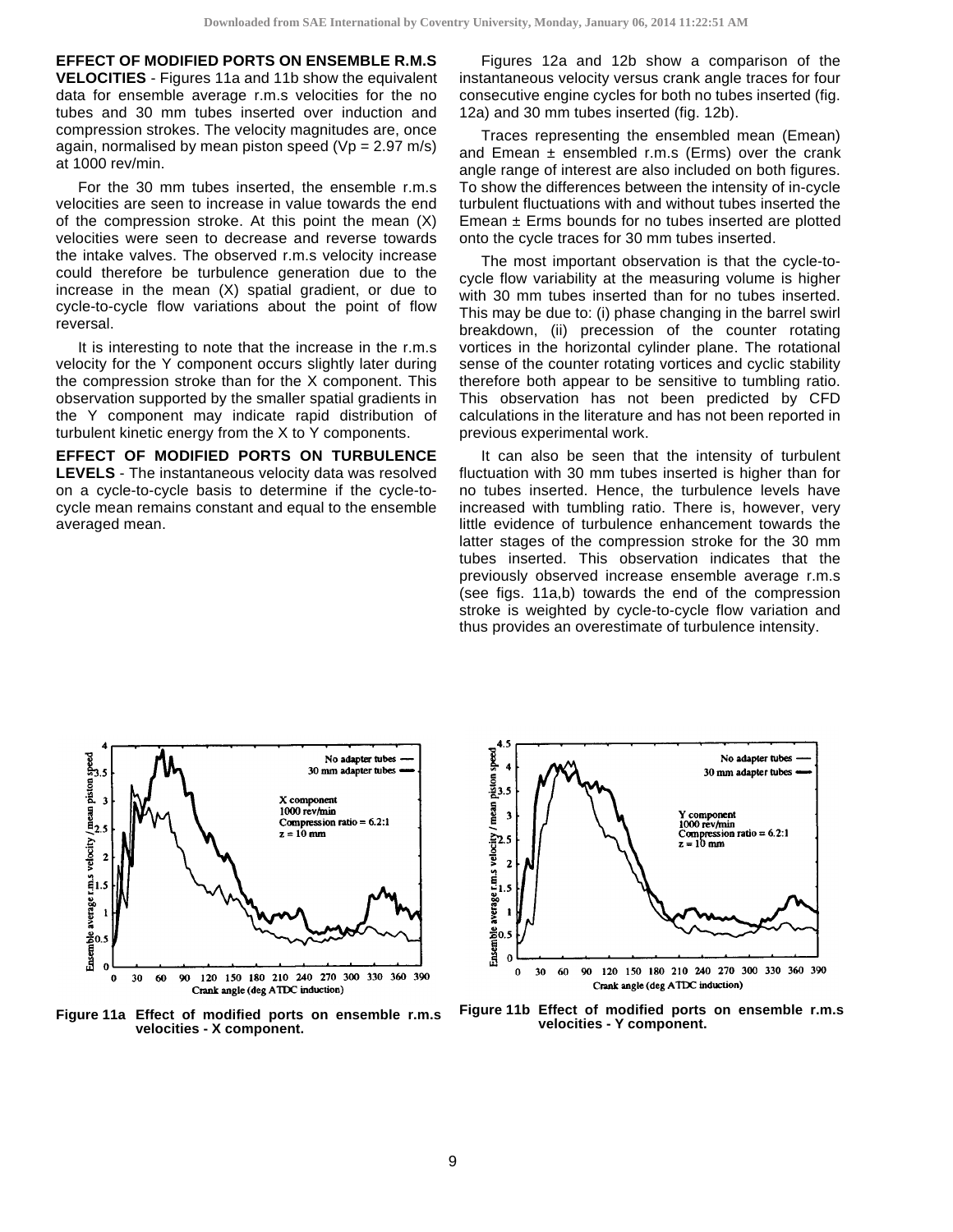Я







**Figure 12b Four consecutive engine cycles - 30 mm tubes inserted, 1000 rev/min, 6.2:1, z = 10 mm**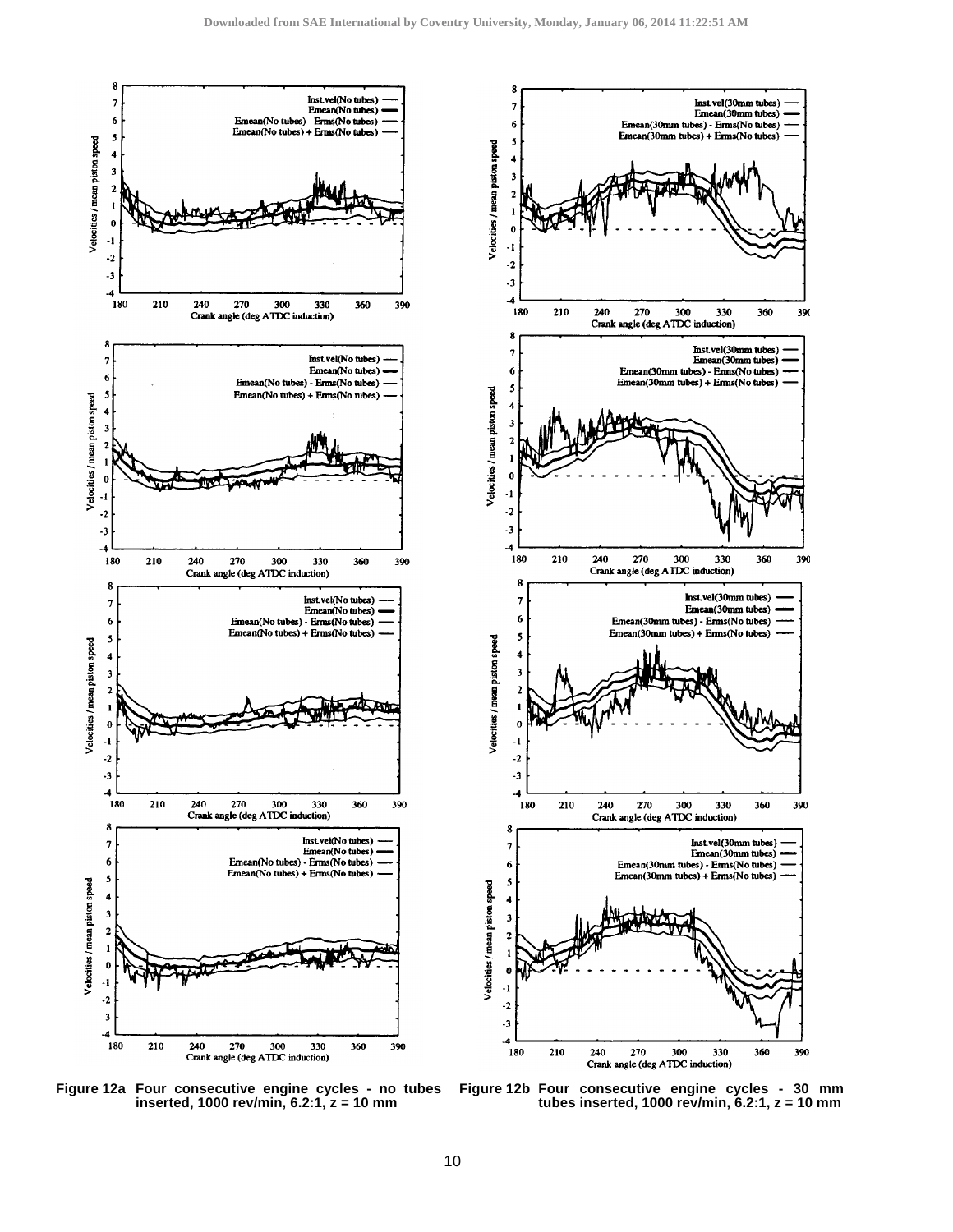IMPLICATIONS FOR COMBUSTION AND BARREL SWIRL OPTIMISATION - The turbulence levels and cycle-to-cycle flow variations towards the end of the compression stroke increased with tumbling ratio. The former suggested faster combustion rates if applied to a lean burn engine, however, the latter suggested variations of ignition delay and thus greater cyclic combustion instability which may limit lean burn capability.

The resultant mean velocities measured towards the end of the compression stroke for 30 mm tubes inserted (refer to fig. 9b), are within Pischinger and Heywood's [26] recommended mean velocity range of 3-5 m/s at 1000 rev/min (equivalent to 1.0 - 1.7 Vp). Their recommendation was based on the argument that the local velocity magnitude should be large enough to convect the flame away from the electrodes but not so large as to quench the flame due to excessive stretching. The residual mean velocities associated with the two counter rotating vortices in the horizontal plane also scale with engine speed (fig. 7a). Above engine speeds of 1000 rev/min, the optimum velocity range for assisting burning rates may be reached (3-5 m/s) after which quenching and consequently engine misfire may result; Kuwahara *et al* [19].

The break down of the tumbling motion into two counter rotating vortices in the horizontal cylinder plane appears to be a phenomenon exclusive to four-valve engines. There is evidence in the literature that this may be due to momentum transfer from the decaying tumbling vortex to motions present in the horizontal cylinder plane; Trigui *et al* in 1994 [20] and Arcoumanis *et al* in 1994 [21].

It is suggested that the insertion of partitions into the 30 mm induction tubes may reduce secondary flow structures in the horizontal plane emanating from the intake porting arrangement; Kuwahara *et al* in 1994 [19]. If the two induction jets are oriented as close as possible to the mid-plane between the valves, turbulence mixing between the two induction jets may also improve and result in a purer tumbling motion which should break down more effectively into turbulence; Newman *et al* [35]. This may be achieved by using different geometrical variations and orientations of the ramps inserted into the cylinder head's induction system.

## **CONCLUSIONS**

Steady flow analysis showed that the insertion of tubes into the cylinder head's induction tracts increased the tumbling ratio of the in-cylinder flow field at intake valve closure from 0.4 to about 1.4. The motored in-cylinder results revealed new insights into barrel swirl behaviour in four-valve engines.

1./ The results, supported by the literature survey, suggested that the barrel swirl generated was not efficiently breaking down into turbulence but forming two counter-rotating vortices in the horizontal cylinder plane. The rotational sense of the vortices appeared to be sensitive to tumbling ratio.

2./ The turbulence levels and cycle-to-cycle flow variations towards the end of the compression stroke also increased with tumbling ratio. The former suggested faster combustion rates if applied to a lean burn engine, however, the latter suggested variations in ignition delay and greater cyclic combustion instability which may limit lean burn capability. Hence, both the rotational sense of the vortices and their cyclic stability appear to be sensitive to tumbling ratio.

Optimisation of existing and new four-valve engine designs for meeting future emission targets may be achieved if barrel swirl can be broken down more effectively into turbulence. Further work is being conducted by the authors on the effects of intake port configuration / combustion chamber shape on barrel swirl behaviour. The effects of different geometrical variations / orientations of the ramps inserted into the cylinder head's induction system are currently being assessed.

#### **ACKNOWLEDGEMENTS**

Financial assistance provided by the Science and Engineering research Council (Grant No GR/44608) is gratefully acknowledged. The authors also wish to thank Dr. D.Cuttler and Mr S.Richarson of Jaguar Cars Ltd for technical assistance.

### **REFERENCES**

[1] Amann, C.A., "The Automotive Engine - A Future Perspective", SAE paper 891665, 1989.

[2] Weaving, J.H., Pouille, J-P., "Atmospheric Pollution", *Internal Comb Eng: Sci and Tech*, Ch. 15, J.H., Weaving (Ed), University Press, 1990, ISBN 1 85166 410 6

[3] Inoue, T., Matsushita, S., Nakanishi, K., and Horishi, O., "Toyota Lean burn Combustion System - The Third Generation", SAE paper 930873, 1993.

[4] Ozdar, N., Dulger, M., and Sher, E., "Cycle Variability in Spark Ignition Engines - A literature Survey", SAE paper 940987, 1994.

[5] Merdjani, S., and Sheppard, C.G.W., "Gasoline Engine Cycle Simulations using the Leeds Turbulent Burning Velocity Correlations", SAE paper 900054, 1990.

[6] Menne, R.G., and Adams, W.H., "Lean burn engine induction system optimisation as a means to improve the operating characteristics of four-valve spark ignition engines", IMechE, paper C357/87, 1987.

[7] Gosman, A.D., Tusi, Y.Y., and Vafidis, C., "Flow in a model engine with a shrouded valve - a combined experimental and computational study", SAE paper 850498, 1985.

[8] Benjamin, S.F., "The Development of the GTL 'Barrel swirl' Combustion System with Applications to Fourvalve Spark ignition Engines", Paper C54/88, IMechE, 1988, pp.203-211.

[9] Kent, J.C., Mikulec, A., Rimal, L., Adamczyk, A.A., Mueller S.R., Stein, R.A., and Warren, C.C. "Observations on the Effects of Intake-Generated Swirl and Tumble on Combustion Duration", SAE 892096, 1989.